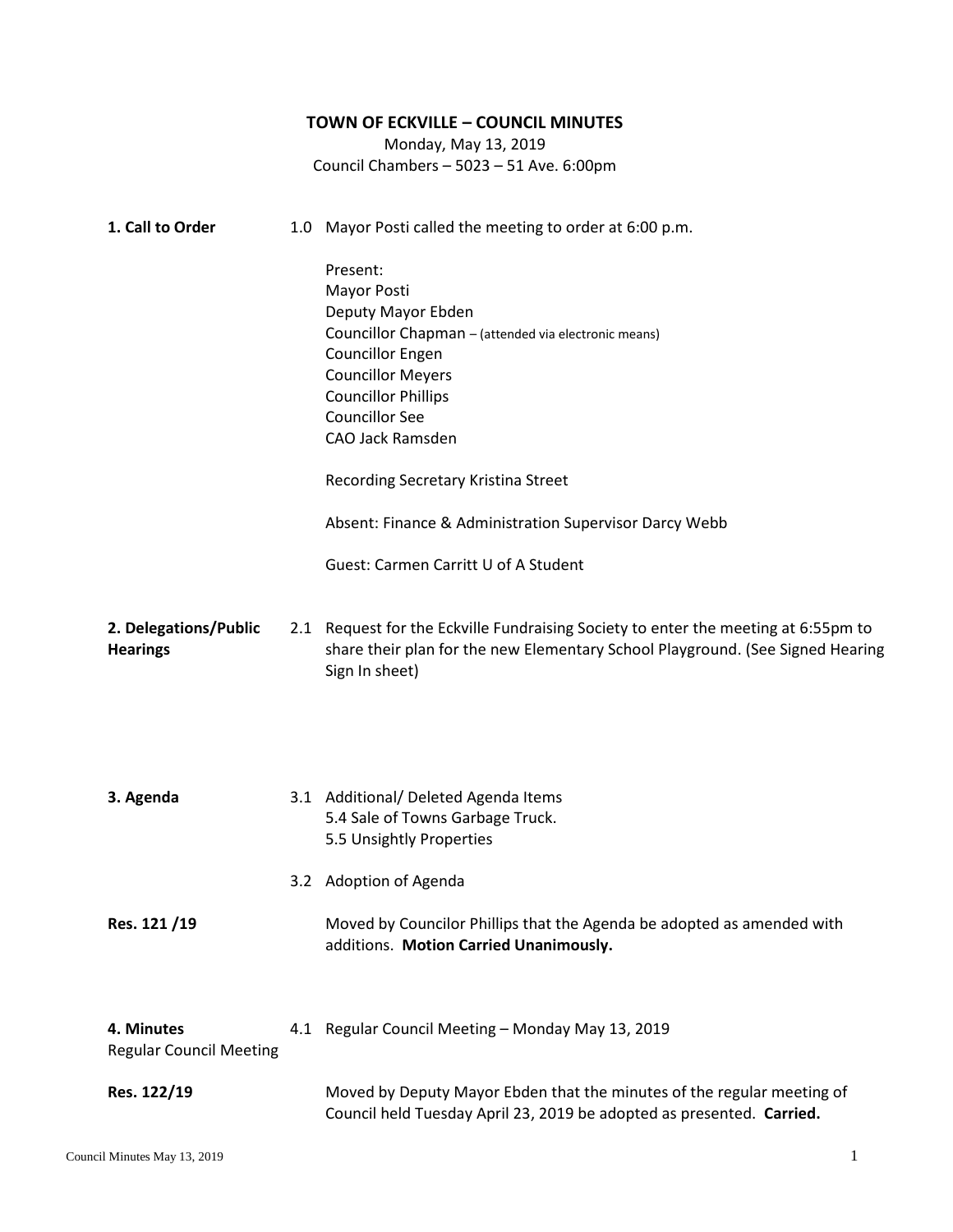| Res.123/19                                                                                                             | 4.2 Moved by Councilor Chapman that the Draft Town of Eckville Municipal Planning<br>Commission Minutes of May 6, 2019 be accepted as information. Carried.                                                                                                                                                          |
|------------------------------------------------------------------------------------------------------------------------|----------------------------------------------------------------------------------------------------------------------------------------------------------------------------------------------------------------------------------------------------------------------------------------------------------------------|
| Res. 124/19                                                                                                            | Moved by Councillor Meyers that Administration be authorized to enter into<br>discussions with the Owners of Lot 10 - Block 20 - Plan 8920768 regarding the<br>possible amendment of the R4 Manufacture Home Park zoning section of the<br>Land Use Bylaw 729-15 and the possible rezoning of a portion of property. |
| 5. Action Items cont.<br><b>Request for Decision-</b><br>Waste/ Waste Water<br><b>Mutual Aid Operator</b><br>Agreement | 5.1 Water/Wastewater Mutual Aid Operator Agreement                                                                                                                                                                                                                                                                   |
| Res. 125/19                                                                                                            | Moved by Deputy Mayor Ebden that the Town of Eckville enter into the<br>proposed Water/Wastewater Mutual Aid Operator Agreement with Lacombe<br>County and further that the Mayor and COA be authorized to sign the said<br>agreement. Carried.                                                                      |
| Res. 126/19                                                                                                            | Moved by Councilor Meyers that Administration approach the Town of Bentley<br>to request that both Towns consider entering into a Water/Wastewater Mutual<br>Aid Operator Agreement. Carried.                                                                                                                        |
| Request for Decision-<br><b>Wolf Creek Public</b><br>School                                                            | 5.2 Council discussed a request for a delegation from Wolf Creek Public School<br>Division                                                                                                                                                                                                                           |
| Res. 127/19                                                                                                            | Moved by Deputy Mayor Ebden that the Wolf Creek Schools' Trustee(s) and<br>Administration Representatives be invited as a delegation to Council at 7:00pm<br>on October 15, 2019 to discuss matters of mutual interest. Carried.                                                                                     |
| <b>Request for Decision-</b><br><b>Eckville Curling Club</b>                                                           | 5.3 Council discussed a request for a delegation from the Eckville Curling Club                                                                                                                                                                                                                                      |
| Res. 128/19                                                                                                            | Moved by deputy Mayor Ebden that Chris Lightbown and Jon Macrae of the<br>Eckville Curling Club be invited as a delegation to Council at 7:00pm on Monday,<br>May 27 <sup>th</sup> , 2019 to discuss their plans to improve and update the Eckville Curling<br>Rink Building. Carried.                               |
| <b>Request for Decision-</b><br>Sale of Town Garbage<br>Truck to Empringham<br>Disposal                                | 5.4 Council discussed the sale of the Town Garbage Truck to Empringham Disposal                                                                                                                                                                                                                                      |
| Res. 129/19                                                                                                            | Moved by Deputy Mayor Ebden that Empringham Disposal's offer of \$42,000 for<br>the purchase the Town's 2010 International Pak-Mor side load garbage truck be<br>accepted. Carried.                                                                                                                                  |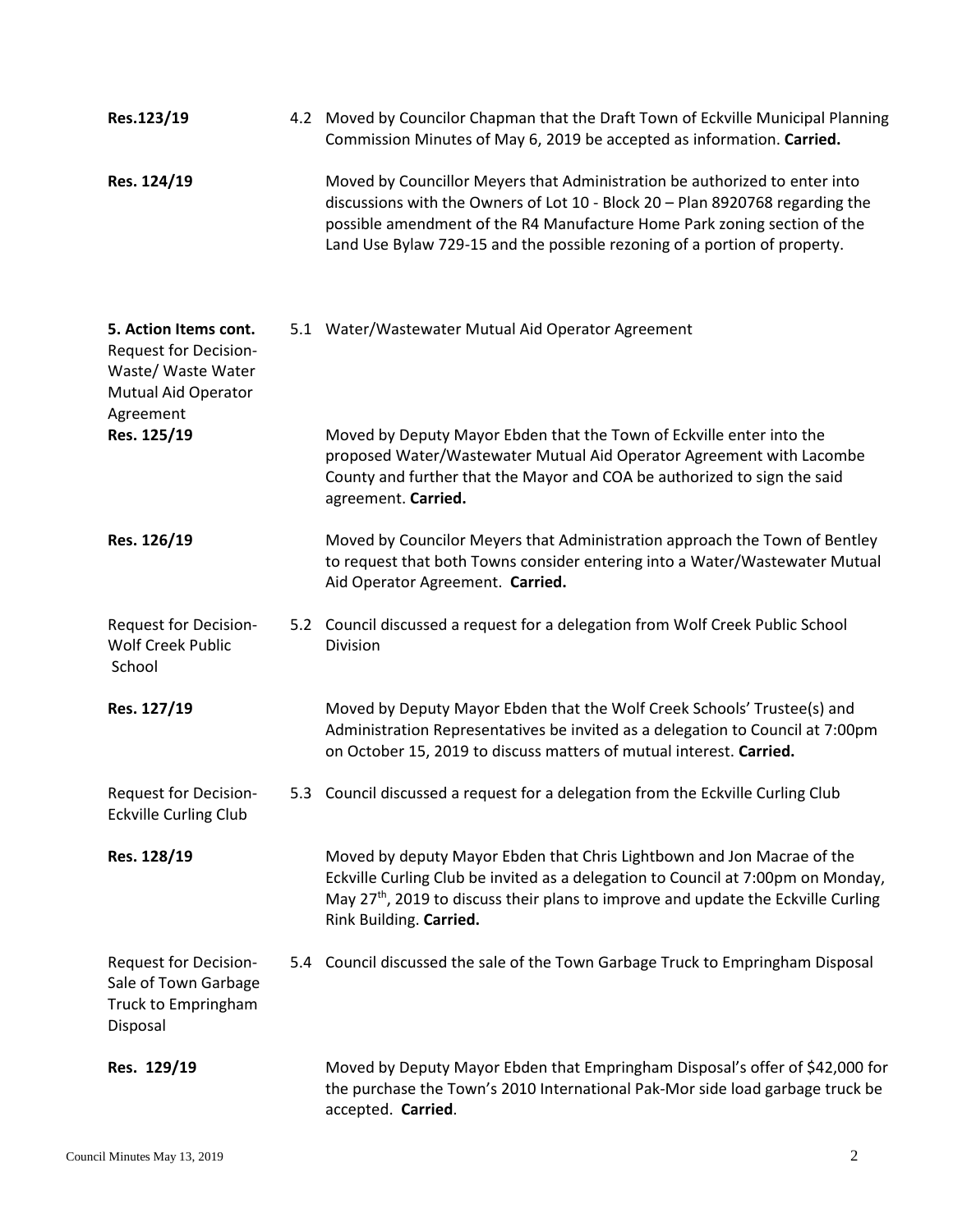| <b>Request For Decision-</b><br><b>Unsightly Properties</b> | 5.5 Council discussed actions for unsightly properties                                                                                                                                                                                                         |
|-------------------------------------------------------------|----------------------------------------------------------------------------------------------------------------------------------------------------------------------------------------------------------------------------------------------------------------|
| Res. 130/19                                                 | Moved by Deputy Mayor Ebden that Administration be instructed to commence<br>the required actions to initiate the cleanup of the following unsightly properties:<br>Roll # 056000; Roll # 041100; Roll # 001600 and Roll #s 033300 & 033400.<br><b>Carried</b> |
| 6. Bylaws, Policies                                         | 6.1 Bylaw No.751-19 (authorize CAO to consolidate any Town Bylaw)                                                                                                                                                                                              |
| Res. 131/19                                                 | Moved by Councilor See to give 1 <sup>st</sup> Reading to Bylaw No. 751-19. Carried.                                                                                                                                                                           |
| Res. 132/19                                                 | Moved by Councilor Chapman to give 2 <sup>nd</sup> Reading to Bylaw No. 751-19. Carried.                                                                                                                                                                       |
| 7. Reports                                                  | 7.1 Management Report - May 13, 2019                                                                                                                                                                                                                           |
| Res. 133/19                                                 | Moved By Councilor Chapman that the Management report for May 13, 2019 be<br>accepted as presented. Carried.                                                                                                                                                   |
|                                                             | 7.2 Financial Report-AP from April 23, 2019                                                                                                                                                                                                                    |
| Res. 134/19                                                 | Moved By Councilor Engen that the Financial Report be accepted as presented.<br><b>Carried</b>                                                                                                                                                                 |
|                                                             | 7.3 Eckville FCSS 2018 Financial Statements                                                                                                                                                                                                                    |
| Res. 135/19                                                 | Moved by Deputy Mayor Ebden that the 2018 FCSS Financial Reports be<br>Accepted as presented. Carried.                                                                                                                                                         |
|                                                             | 7.4 Financial Reports - AP Report for April 18, 2019                                                                                                                                                                                                           |
| Res. 136/19                                                 | Moved by Councilor Engen to accept the Financial Report for information as<br>presented. Carried.                                                                                                                                                              |
| 8. Committee, Board<br><b>Reports</b>                       | 8.1 Deputy Mayor Ebden Reported on Communities in Bloom and the Eckville<br>Curling Club Meeting. She also attended the Community Clean up. Kick it to the<br>Curb date of June 8 <sup>th</sup> .                                                              |
|                                                             | Councilor Meyers attended the Lacombe Reginal Emergency Partnership<br>Advisory Committee meeting.                                                                                                                                                             |
|                                                             | Councilor Engen reported on the Medicine River Crime Watch Society meeting.                                                                                                                                                                                    |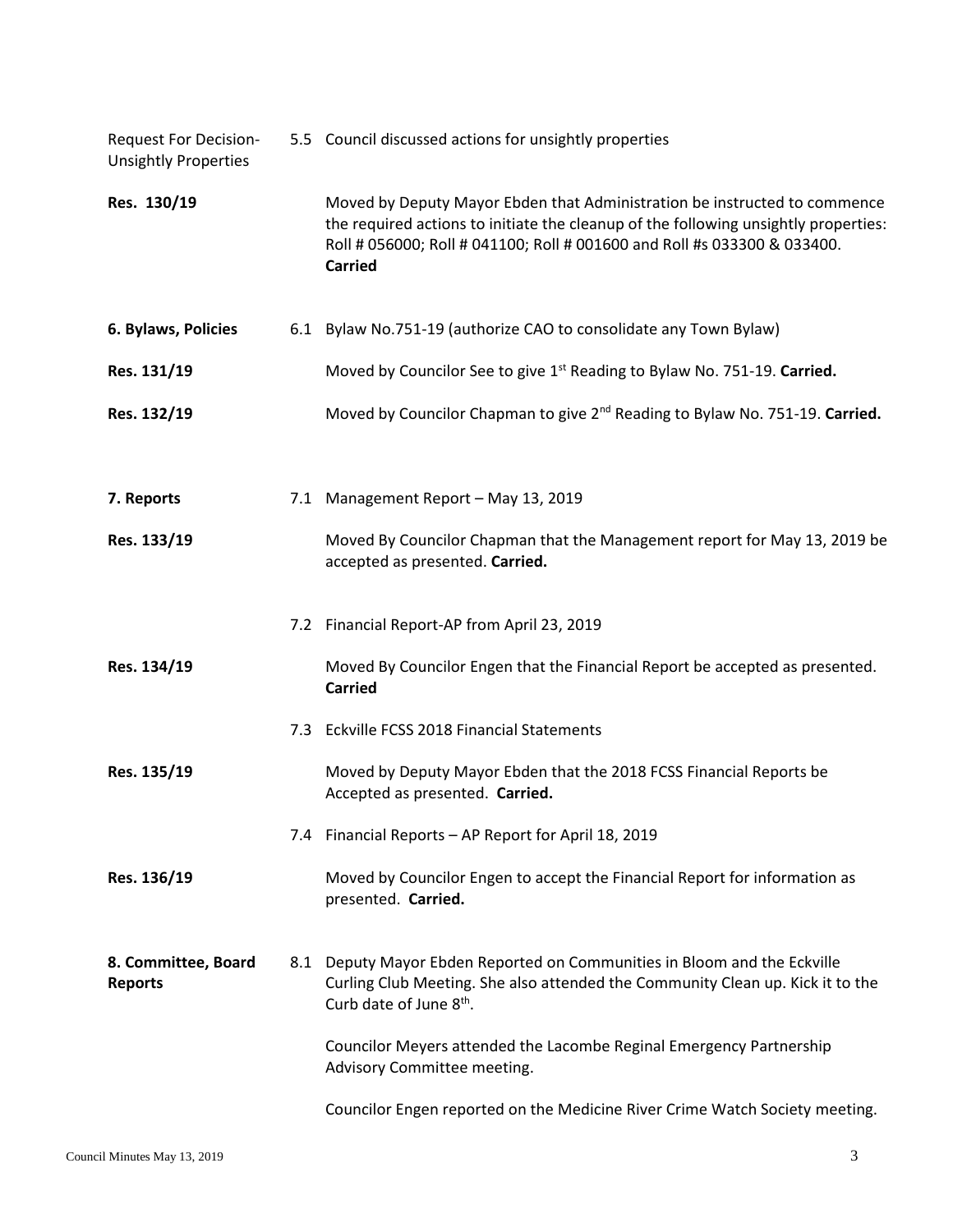|                                                |      | Councilor See Reported on the Bull Arena.                                                                                                                                                                                                           |
|------------------------------------------------|------|-----------------------------------------------------------------------------------------------------------------------------------------------------------------------------------------------------------------------------------------------------|
|                                                |      | Mayor Posti Attended the Black Knight in Planning Conference.                                                                                                                                                                                       |
| Res. 137/19                                    |      | Moved by Deputy Mayor Ebden that the Committee Board Reports be accepted<br>as presented. Carried.                                                                                                                                                  |
| 9. Correspondence,<br><b>Information Items</b> |      | 9.1 Lacombe Council Meeting Highlights April 25, 2019<br>9.2 Eckville 100 <sup>th</sup> Anniversary Celebration Suggestions (Municipal Breakfast)<br>9.3 Eckville Curling Rink Vandalism Photos<br>9.4 AUMA 2019 Education Property Tax Requisition |
| Res. 138/19                                    |      | Moved by Councilor Engen that the Correspondence, information items be<br>accepted as presented. Carried.                                                                                                                                           |
| <b>Special Events</b>                          |      | 10. Seminars, Meetings, 10.1 David Thompson Health Advisory Council Municipal Forum                                                                                                                                                                 |
| Res. 138/19                                    |      | Moved by Councilor Engen that the Seminars, Meetings, Special Events be<br>accepted as presented. Carried.                                                                                                                                          |
| 11. Closed Session                             | 11.1 | <b>None</b>                                                                                                                                                                                                                                         |
| 12. Committee of the<br>Whole                  | 12.1 | None                                                                                                                                                                                                                                                |
| 13. Adjournment<br>Res.139/19                  | 13.1 | Adjournment<br>Mayor Posti adjourned the meeting at 9:37 pm. Carried.                                                                                                                                                                               |

Mayor CAO

\_\_\_\_\_\_\_\_\_\_\_\_\_\_\_\_\_ \_\_\_\_\_\_\_\_\_\_\_\_\_\_\_\_\_\_\_\_